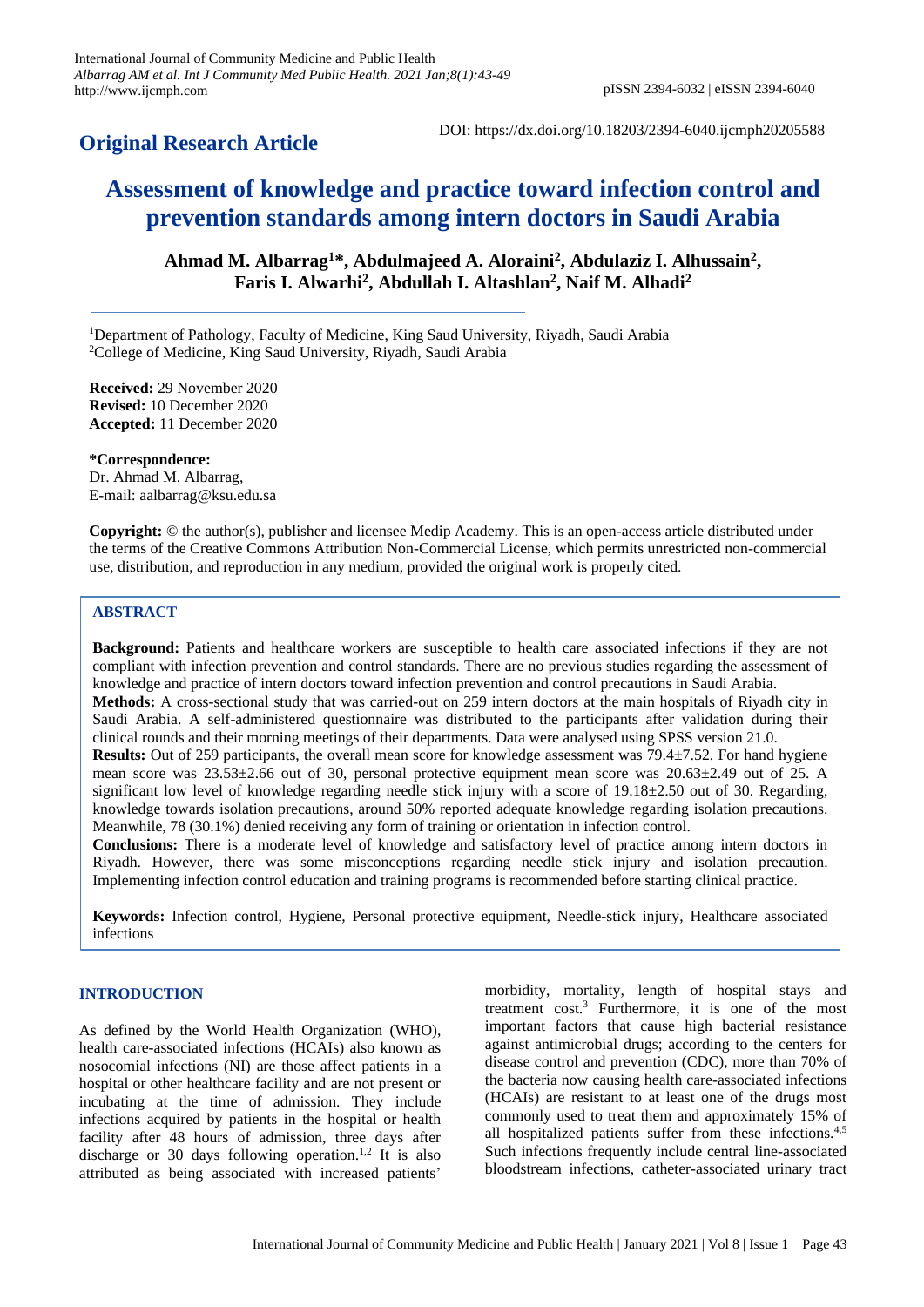infection, surgical site infections and ventilator-associated pneumonia.<sup>6</sup>

Healthcare workers (HCWs) also are susceptible to serious infections since they are exposed to several risk factors such as needle stick injuries and blood-borne pathogens as they perform their clinical practices in their workplace.<sup>7</sup> Compliance on the part of HCWs with infection prevention and control standards (IPCS) has been acknowledged as being an efficient wherewithal and fundamental to prevent and control HCAIs as well as to decrease antimicrobial resistance.<sup>8</sup> Such measures not only protect the patients, but also the HCWs and the environment.

There are very few studies targeted mainly medical interns who are considered an important sample among HCWs. Since they annually start their training in different hospitals and departments, it is essential for them to be fully aware and well educated about IPCS during their clinical practices. As stated in a previous study, introducing training programs to intern doctors about IPCS have proven their efficiency in reducing HCAIs.<sup>9</sup>

This study was carried out to assess knowledge and practice of intern doctors toward infection control and prevention standards which include Hand hygiene, Personal protective equipment, needle stick injury and isolation precautions. Along with their education and training about ICPs.

# **METHODS**

This is a cross-sectional study that was done on 259 intern doctors at the main hospitals in Riyadh, Saudi Arabia, using a self-administered questionnaire between January and February of 2018. The questionnaire was designed based on important aspects and necessary information that were obtained from reviewed literature of previous studies as well as CDC and WHO guidelines, which meet our research objectives. It was reviewed for its comprehensiveness by a panel of experts in infection control and prevention and piloted for its validity and reliability among 20 intern doctors at King Khalid University Hospital (KKUH) resulting in Cronbach's alpha score at 0.788 for overall items reflecting good reliability and internal consistency of the items in the questionnaire. Raosoft online software was used to calculate the appropriate sample size of our crosssectional study. With a primary estimated population size of 1000 interns in Riyadh, margin of error of 5%, response distribution of 50%, and a confidence level of 99%, the suggested sample size in our study was determined at 400 participants, in which only 259 interns agreed to participate.

Participants were approached by the research team using convenient sampling during their clinical rounds and morning meetings of their departments. We distributed the survey among the medical intern groups which only

included doctors doing their internship in Riyadh city. While we excluded incomplete data, medical students, graduated physicians and interns living outside Riyadh city. Participants were assured that their data are anonymous and will only be used for the research purposes. This study was approved by the Institutional review board committee at King Saud University, research project No. E-19-4260

This questionnaire was mainly constructed on four sections, the first section contained demographic data including age, gender, elapsed duration of internship program, and the number of hospitals they have trained at. The second section consisted of questions that measure the knowledge about hand hygiene (HH), personal protective equipment (PPE), needle stick injury (NSI), HCAIs as well as their knowledge about isolation precautions and its approach. The third section contained questions about the practice of IPCS to assess their appropriate and correct use of hand hygiene and personal protective equipment along with the right way for handling needles. Finally, the last section contained questions on their own opinion about their education and training in IPCS.

The items of the questionnaire were typical five-level likert scale assessing the degree of agreement (strongly agree, agree, neutral, disagree and strongly disagree) for knowledge assessment with a score of 1 to 5, where a score of 5 was given to the most appropriate response and a score of 1 given to the least appropriate response for each item. It is possible to obtain a maximum score of 30 and a minimum score of 6 in HH and NSI domains which contain 6 items for each domain. For PPE domain, which contains 5 items, it is possible to obtain a maximum score of 25 and a minimum score of 5.

For HCAIs domain, which contains 3 items, it is possible to obtain a maximum score of 15 and a minimum score of 3. Therefore, an overall of 100 is the maximum possible score and 20 is the minimum possible score. The overall knowledge of all domains was determined to be low  $(\leq 73.33)$ , moderate (73.34 to 86.66), or high ( $\geq 86.67$ ). For HH and NSI domain, level of knowledge was determined to be low  $(\leq 22)$ , moderate (22.1to 26) or high (≥26.1). For PPE domain, level of knowledge was determined to be low  $(≤18.33)$ , moderate  $(18.34)$  to 21.66), or high  $(>21.67)$ . For HCAIs domain, level of knowledge was determined to be low  $(\leq 1)$ , moderate  $(11.1 \text{ to } 13)$ , or high  $(≥13.1)$ .

Isolation precaution knowledge was assessed through three basic multiple-choice questions. For practice assessment, adverbs of frequency (always, usually, sometimes, rarely, and never) were adopted. Finally, four opinion based (Yes/No and multiple responses) questions about their education and training regarding IPCS.

Data were entered and analysed using IBM SPSS 21.0 version statistical software. Descriptive statistics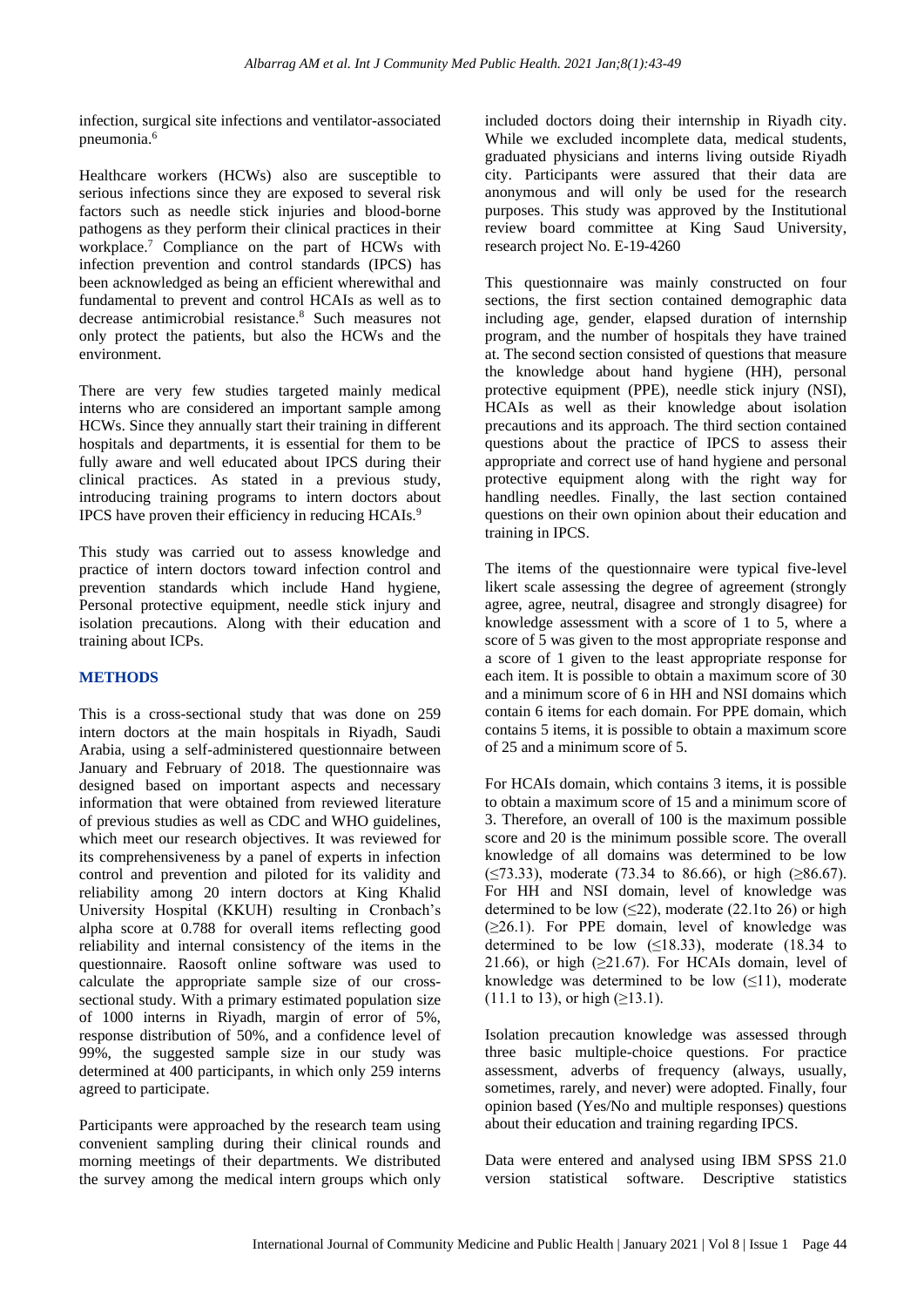(frequencies, percentages, mean and standard deviation) were used to describe the categorical and quantitative variables. A p value of  $\leq 0.05$  and 95% confidence intervals were used to report the statistical significance and precision of results.

## **RESULTS**

A total of 259 participants completed the questionnaire. As shown in Table 1, 146 (56.4%) were males and 113  $(43.6\%)$  were females aged mostly 24 to 25  $(80.4\%)$  years old with mean age of  $24.62 \pm 1.33$  ranging from 23 to 33. Among the participants, 114 (44%) were from King Saud University, 31 (12%) were from Almaarefa Colleges, 20 (7.7%) were from King Saud Bin Abdulaziz University for health sciences, 20 (7.7%) were from Imam Muhammad University, 13 (5%) were from Princess Nora University, 7 (2.7%) were from Alfaisal University, 11 (4.2%) were from Hail University, 9 (3.5%) were from Jazan University and 34 (13.1%) were from different universities.

### **Table 1: Distribution of socio-demographic data and characteristic of study subjects (n=259).**

| <b>Variable</b>                                  | N(%)       |  |  |  |
|--------------------------------------------------|------------|--|--|--|
| Gender                                           |            |  |  |  |
| Male                                             | 146 (56.4) |  |  |  |
| Female                                           | 113 (43.6) |  |  |  |
| <b>University</b>                                |            |  |  |  |
| King Saud University                             | 114 (44)   |  |  |  |
| King Saud Bin Abdulaziz University               | 20(7.7)    |  |  |  |
| <b>IMAM Muhammed University</b>                  | 20(7.7)    |  |  |  |
| Princess Nora University                         | 13(5)      |  |  |  |
| Alfaisal University                              | 7(2.7)     |  |  |  |
| Almareefa Colleges                               | 31(12)     |  |  |  |
| Jazan University                                 | 9(3.5)     |  |  |  |
| Hail University                                  | 11(4.2)    |  |  |  |
| Other                                            | 34(13.1)   |  |  |  |
| <b>Elapsed training duration</b>                 |            |  |  |  |
| $0-3$ months                                     | 17(6.6)    |  |  |  |
| 3-6 months                                       | 43 (16.6)  |  |  |  |
| 6-9 months                                       | 172 (66.4) |  |  |  |
| 9-12 months                                      | 22(8.5)    |  |  |  |
| More than 12 months                              | 5(1.9)     |  |  |  |
| Number of hospitals participants have trained at |            |  |  |  |
| One hospital                                     | 125(48.3)  |  |  |  |
| Two hospitals                                    | 64 (24.7)  |  |  |  |
| Three hospitals                                  | 43(16.6)   |  |  |  |
| Four or more hospitals                           | 27 (10.4)  |  |  |  |

Furthermore, 172 (66.4%) of the participants have been in their internship program for 6-9 months, 50 (23.2%) for less than 6 months and 27 (10.4%) for more than 9 months. Regarding the training hospitals, 125 (48.3%) have trained in only one hospital, 64 (24.7%) have trained in two hospitals, 43 (16.6%) have trained in three hospitals and 27 (10.4) have trained in four or more than

four hospitals. 224 (86.2%) stated that they are aware of the standard precautions within healthcare settings and 82 (31.9%) of the participants think they do not have a clear knowledge about use of personal protective equipment.

## **Table 2: Comparison of knowledge toward infection control and prevention standards between male and female interns.**

|                 | <b>Mean</b> ±SD |           |              |         |  |
|-----------------|-----------------|-----------|--------------|---------|--|
| <b>Variable</b> | <b>Male</b>     | Female    | <b>Total</b> | P value |  |
| Hand            | $23.33+$        | $23.97+$  | $23.53+$     | 0.043   |  |
| hygiene         | 2.56            | 2.75      | 2.66         |         |  |
| <b>PPE</b>      | $20.43+$        | $21.05+$  | $20.63 \pm$  | 0.038   |  |
|                 | 2.46            | 2.33      | 2.49         |         |  |
| <b>NSI</b>      | $18.93+$        | $19.52+$  | $19.18+$     | 0.062   |  |
|                 | 2.62            | 2.33      | 2.50         |         |  |
| <b>HCAIs</b>    | $11.87+$        | $12.33+$  | $12.02+$     | 0.051   |  |
|                 | 2.22.           | 1.84      | 2.08         |         |  |
| <b>Overall</b>  | $78.37+$        | $80.71 +$ | $79.40+$     | 0.015   |  |
| score           | 7.29            | 7.64      | 7.52         |         |  |

The participants were assessed for their knowledge through statements presented in Table 2. Their score was an overall of 79.4 out of 100 with a standard deviation of 7.52. Knowledge questions consisted of four main domains; first domain was hand hygiene with mean score of 23.53±2.66 out of 30. The second domain was about personal protective equipment with mean score of 20.63±2.49 out of 25. The third domain concerned about needle stick injuries with mean score 19.18±2.50 out of 30. Finally, the last domain contained general statement regarding the risk of getting HCAIs with mean score of 12.02±2.08 out of 15. Statistically significant difference was detected (P value=0.015) between females and males revealing that females' overall score was higher than males' as shown in Table 2. However, the difference was not found to be statistically significant between universities of education, training duration or between those who have trained at single hospital or multiple hospitals. The percentages of respondents for each statement about IPCS assessment are shown in Table 3.

Knowledge of isolation precautions was assessed through three multiple choice questions, 130 (50.4%) incorrectly answered that "droplet precautions should be taken in case of a patient with pneumonia. Interestingly, 63 (25.6%) of the participants incorrectly answered the question "airborne precautions should be taken in case of a patient with open pulmonary TB. Additionally, only 131 (50.6%) correctly reported the type of contact precautions should be taken in case of a patient with shingles.

Practice assessment was done through statements regarding HH, PPE, and NSI which are presented in Figure 1. There were two yes/no questions about their own opinion in their education and training in IPCS. In these 2 questions 181 (69.6%) stated that they have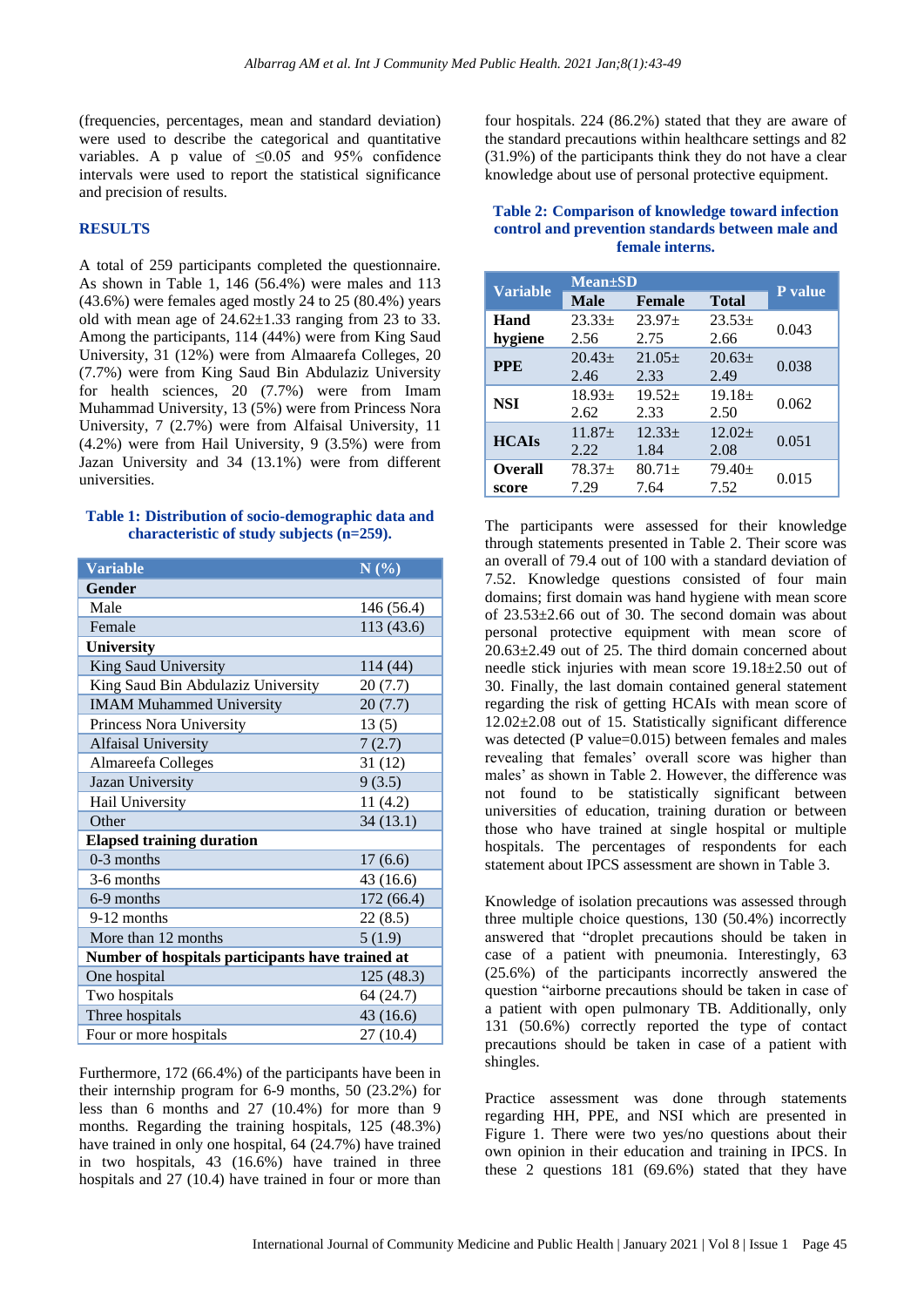received some form of training or orientation about IPCS. However, 78 (30.1%) denied receiving any form of training or orientation. Nevertheless, among those who stated that they received training and orientation, 60 (33.1%) were not satisfied with their training and education about IPCS.

#### **Table 3: Percentages of respondents for each statement regarding knowledge towards ICPS.**

|                                                                                                       | <b>Agree/strongly</b><br>agree | <b>Neutral</b> | Disagree/<br>strongly disagree |
|-------------------------------------------------------------------------------------------------------|--------------------------------|----------------|--------------------------------|
| Proper hand hygiene contributes in decreasing morbidity and<br>mortality associated with HCAIs        | 94%                            | 4%             | 2%                             |
| Hand washing with regular soap is enough to kill germs                                                | 41%                            | 22%            | 37%                            |
| Using gloves eliminates the need to wash hands*                                                       | 19%                            | 14%            | 68%                            |
| Alcohol-based hand rub is preferred over hand washing when<br>hands are not visibly soiled            | 46%                            | 30%            | 24%                            |
| Hand hygiene is performed before and after patient encounter                                          | 93%                            | 5%             | 3%                             |
| Prolonged use of gloves without hand hygiene can contribute in<br>germs transmission                  | 73%                            | 22%            | 6%                             |
| Gloves provide complete protection against hand contamination*                                        | 38%                            | 28%            | 34%                            |
| Gloves must be worn when touching mucosal surfaces or in<br>contact with bodily fluids                | 87%                            | 9%             | 4%                             |
| Gloves must be changed immediately after they rupture                                                 | 93%                            | 5%             | 2%                             |
| Mask must be disposed after each use                                                                  | 89%                            | 7%             | 4%                             |
| Wearing N95 mask can protect healthcare workers from TB                                               | 73%                            | 18%            | 9%                             |
| Gloves offer protection against needle stick injury*                                                  | 21%                            | 16%            | 63%                            |
| All unsterile needles are considered contaminated                                                     | 79%                            | 15%            | 5%                             |
| The risk of transmission of HBV and HCV following needle-stick<br>injury is more than the risk of HIV | 66%                            | 25%            | 10%                            |
| Following needle-stick injury, the wound should be washed with<br>soap and water                      | 57%                            | 29%            | 13%                            |
| Following needle-stick injury, the wound should be squeezed*                                          | 37%                            | 32%            | 31%                            |
| Needles should remain sheathed until immediately before injection                                     | 83%                            | 14%            | 3%                             |
| Geriatric and pediatric patients are at higher risk to get<br>nosocomial infection than others        | 85%                            | 12%            | 3%                             |
| All patients are considered potentially contagious                                                    | 62%                            | 24%            | 13%                            |
| Precaution standards only protect the patients*<br>$*diagonality$ the company $i$                     | 17%                            | 14%            | 69%                            |

\*disagreement is the correct response

I wash my hands following the six-step technique I wash my hands in a duration between 40 to 60 sec I perform hand hygiene before patient encounter I perform hand hygiene after patient encounter I perform hand hygiene before using gloves I perform hand hygiene after using gloves I use alcohol-based hand rub when hands are not visibly... I dispose my gloves immediately after patient encounter I change my gloves immediately when they rupture. I wear mask when at direct contact with a patient I dispose mask after each use. I use N95 mask with patients having airborne infections I dispose needles in sharps' container I recap needles before disposal



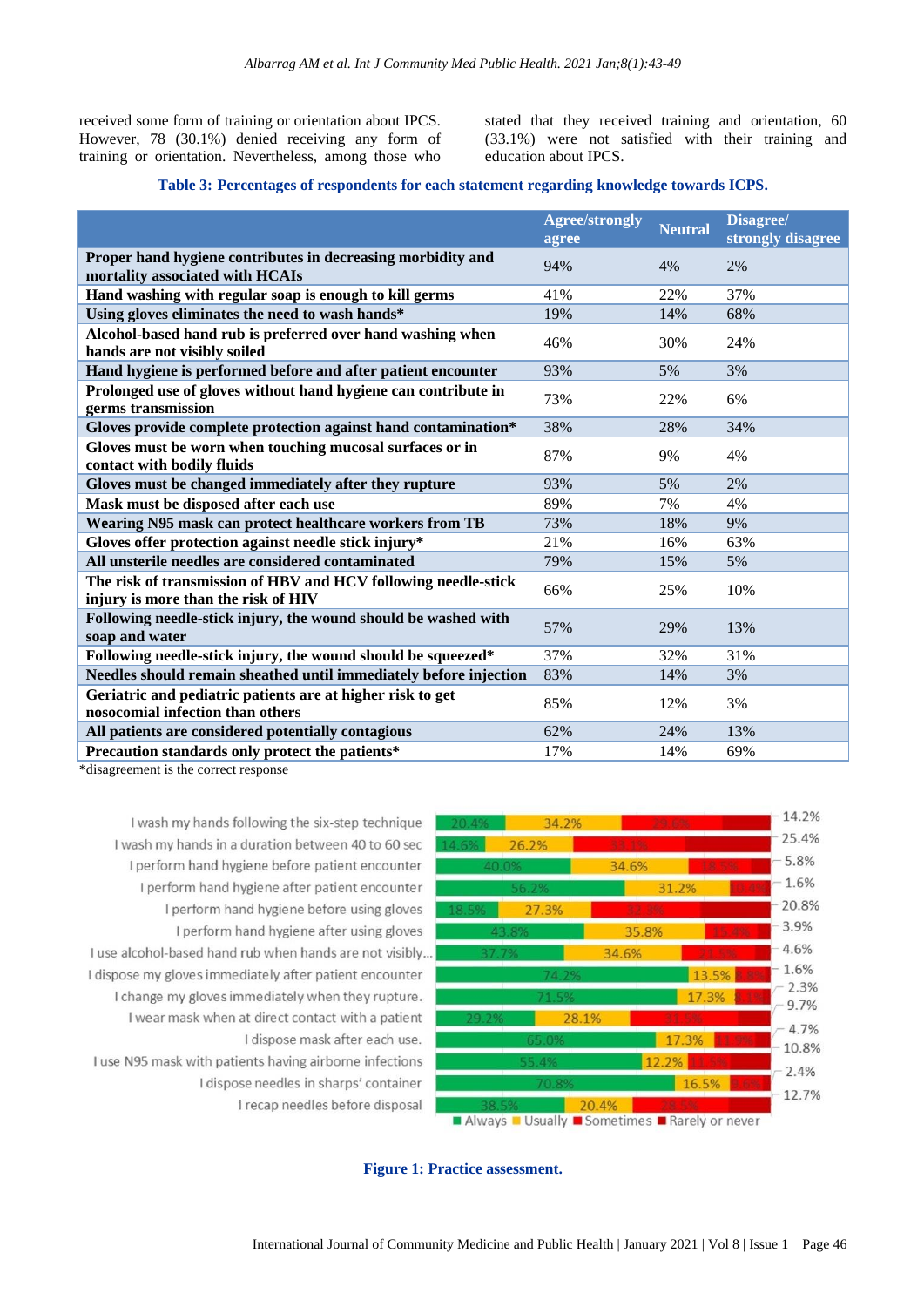

**Figure 2: Multiple responses question how received their education in IPCS.**





Figure 2 illustrates a multiple responses question about how they received their education in IPCS and their opinion about the best method to learn about IPCS. Figure 3 illustrates a multiple responses question about the aspects of IPCS that participants wish to learn more about.

#### **DISCUSSION**

Exposure to infectious diseases is one of the major occupational hazards facing HCWs in general. Compliance of HCWs with IPCS has been recognized as a fundament to prevent and control HCAIs. The aim of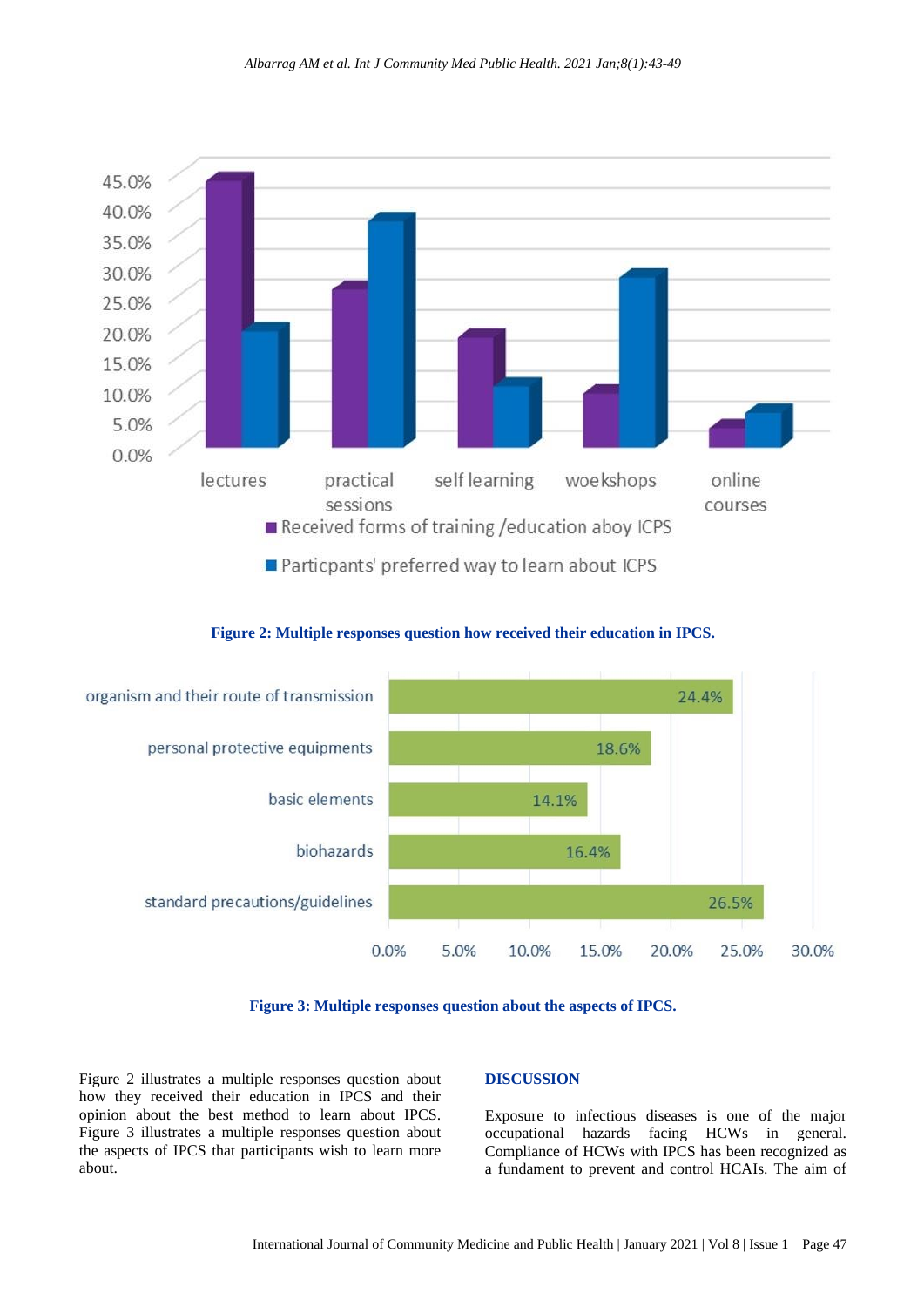the study is to assess knowledge and practice of infection control and prevention standards among intern doctors through different standards including hand hygiene, personal protective equipment, needle stick injury, healthcare associated infections, and isolation precautions. In our study, intern doctors showed an overall moderate level of knowledge towards IPCS. However, there is a low level of knowledge regarding NSI. Poor compliance was noticed in some of the hand hygiene statements as well as in the statements of the appropriate way to handle needles.

The level of knowledge regarding hand hygiene was moderate with a score. In our study 94.2% agreed that a proper hand hygiene contributes to decreasing morbidity and mortality associated with HCAIs which is found to be compatible with a previous study was done in Alfaisal University.<sup>10</sup> According to CDC, traditional hand washing with regular soap is enough to kill significant number of germs, Interestingly, a big variation has been noticed in our current study and previous studies regarding the statement "hand washing with a regular soap is enough to kill germs" for which our study revealed that 41% agreed on this statement while in Alfaisal university study and a previous study in India showed 14% and 88% respectively.10,11 Intern doctors showed a higher level of knowledge comparing to fourth-year medical students in hand hygiene.<sup>10</sup> In our study, only 40% of the participants reported doing appropriate hand hygiene according in the six-step technique.

The level of knowledge regarding PPE was moderate. In our study only 34% correctly disagreed that gloves provide complete protection against hand contamination which is found to be lower than other studies. $12$  In terms of compliance with PPE we found that 87% responded always and usually that they dispose gloves immediately after patient encounter which is similar to a previous study conducted on HCWs in Italy.<sup>13</sup> However, 57% of the participants responded always and usually to wearing mask when at direct contact with a patient which is found to be higher than that reported on HCWs in the Italian study with 35% compliance. It is possible that such difference may be due to environmental and methodological factors.<sup>13</sup>

A significant low level of knowledge regarding NSI with a score of 19.18±2.50 out of 30. In our current study, only 30% correctly defined the recommended procedure of wound cleaning following needle stick injury. In terms of practice regarding recapping needles before disposal, there was a high significant percentage of our interns (59%) and the HCWs from the Italian study (49%) who stated always and usually which is a wrong practice according to CDC and needle should be disposed without recapping to avoid NSI.<sup>13</sup>

Knowledge towards isolation precautions was assessed through three basic multiple-choice questions revealing that a high and noticeable percentage of the participants

incorrectly answered the questions regarding pneumonia and shingles and the appropriate precautions to be taken in these two cases. Only around 50% of the participants answered these two questions correctly. However, this inadequate knowledge of interns may be due to insufficient teaching and training about isolation precautions through pre-graduate curricula and healthcare centres.

There are few limitations of our study. The sample size does not subjectively represent the whole population of medical interns in Riyadh or Saudi Arabia. Furthermore, the medical knowledge of the interns might have inaccurately reflected how the questionnaire is perceived and answered.

#### **CONCLUSION**

In conclusion, this study points to an overall moderate level of knowledge and satisfactory level of practice among intern doctors in Saudi Arabia. However, there was some misconceptions regarding NSI and isolation precaution. We recommend implementing infection control education and training programs through practical sessions and workshops, as preferred by most of the participants, before starting clinical practice to increase the safety of the healthcare workers and the patients. In addition to, more emphasis should be applied during postgraduate education and training.

*Funding: No funding sources Conflict of interest: None declared Ethical approval: The study was approved by the Institutional Ethics Committee*

#### **REFERENCES**

- 1. Bello AI, Asiedu EN, Adegoke BO, Quartey JN, Appiah-Kubi KO, Owusu-Ansah B. Nosocomial infections: knowledge and source of information among clinical health care students in Ghana. Int J Gen Med. 2011;4:571-4.
- 2. Pittet D, Allegranzi B, Boyce J. The World Health Organization Guidelines on Hand Hygiene in Health Care and Their Consensus Recommendations. Infect Cont Hospit Epidemiol. 2009;30(7):611-22.
- 3. Revelas A. Healthcare associated infections: A public health problem. Niger Med J. 2012;53(2):59- 64.
- 4. Allegranzi B, Bagheri Nejad S, Combescure C, Graafmans W, Attar H, Donaldson L, et al. Burden of endemic health-care-associated infection in developing countries: systematic review and metaanalysis. Lancet. 2011;377(9761):228-41.
- 5. Muto CA. Why Are Antibiotic-Resistant Nosocomial Infections Spiraling Out of Control? Infect Cont Hosp Epidemiol. 2005;26(1):10-2.
- 6. Khan HA, Baig FK, Mehboob R. Nosocomial infections: Epidemiology, prevention, control and